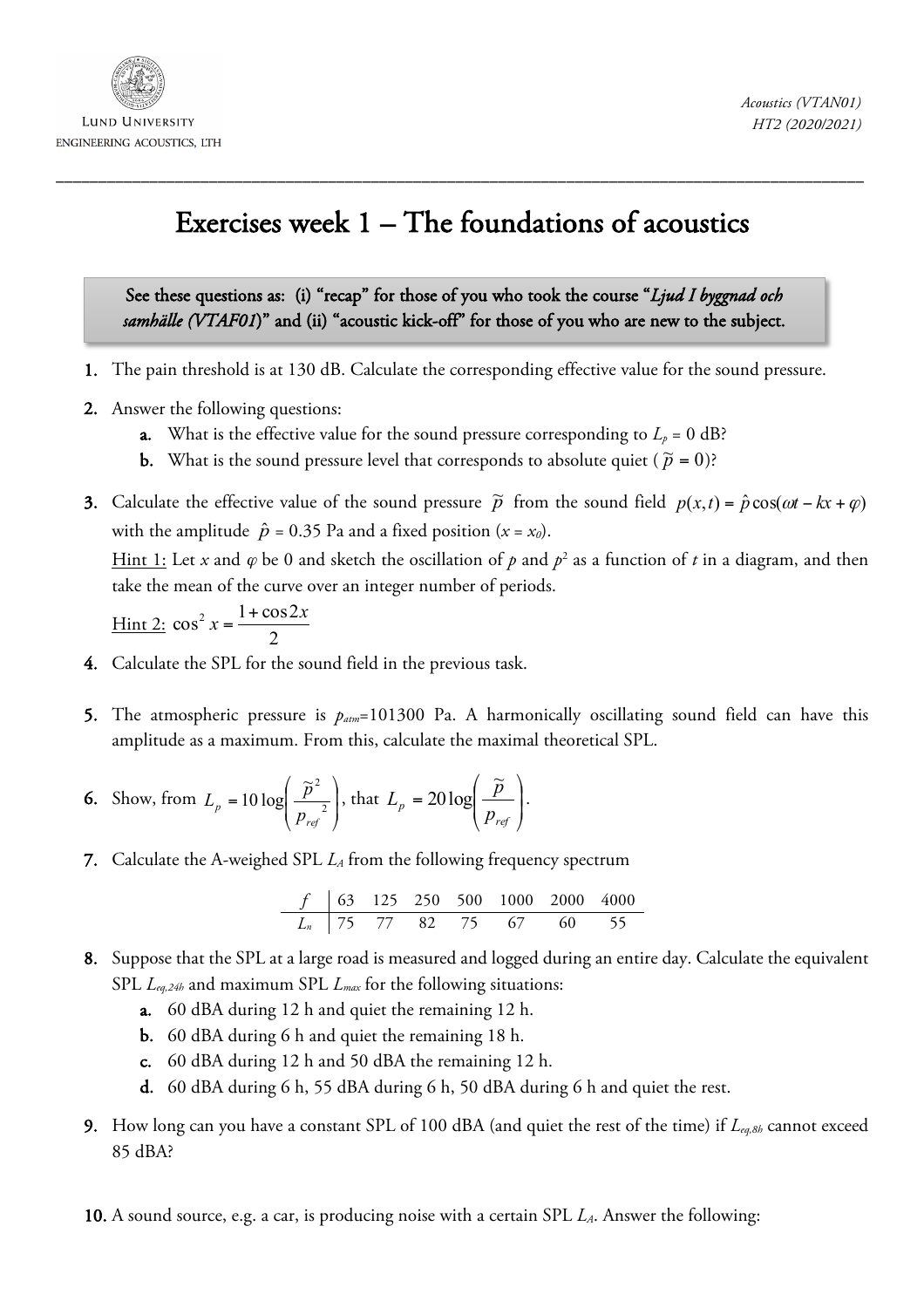

**LUND UNIVERSITY** 

- a. How much does the SPL increase if another source is added, so you have two identical sources? (do it both analytically and proving it graphically).
- b. How much does the SPL increase with three identical sources?
- c. How much does the SPL increase with four identical sources?

11. Two machines placed at a certain position are, respectively, producing noise with 30 dBA and 31 dBA.

\_\_\_\_\_\_\_\_\_\_\_\_\_\_\_\_\_\_\_\_\_\_\_\_\_\_\_\_\_\_\_\_\_\_\_\_\_\_\_\_\_\_\_\_\_\_\_\_\_\_\_\_\_\_\_\_\_\_\_\_\_\_\_\_\_\_\_\_\_\_\_\_\_\_\_\_\_\_\_\_\_\_\_\_\_\_\_\_\_\_\_\_\_\_\_

- a. Calculate the total SPL at that position.
- b. A third machine is to be purchased and placed next the other two. What is the maximum SPL this third machine can make if the total SPL cannot exceed 35 dBA?
- 12. When measuring a sound you often have the problem of dealing with background noise from different sources as well as from the instruments. How much lower SPL than the signal being measured can a background noise have so as to not have any effect on the result? The requirement for the latter to be fulfiled is that the sum of the signal and the background noise must not be more than 0.1 dB of the signal itself.

## Answers:

| 1. $\widetilde{p} = 63$ Pa                                      | 7. $L_4 = 77 \text{ dBA}$                  | b) $L_3 = L_4 + 4.8$ dB          |
|-----------------------------------------------------------------|--------------------------------------------|----------------------------------|
| <b>2.</b> a) $\tilde{p} = \tilde{p}_{ref} = 2 \cdot 10^{-5}$ Pa | <b>8.</b> a) $L_{ea,24h} = 57 \text{ dBA}$ | c) $L_{4} = L_{4} + 6dB$         |
| b) $L_n = -\infty$                                              | b) $L_{eq,24h} = 54 \text{dBA}$            | 11. a) $L_2 = 33.5 \text{dBA}$   |
| 3. $\widetilde{p} = 0.25$ Pa                                    | c) $L_{eq,24h} = 57.4 \text{ dBA}$         | b) $L_p = 29.6$ dBA              |
| 4. $L_n = 82 \text{ dB}$                                        | d) $L_{eq,24h} = 55.5 \text{ dBA}$         | 12. $\Delta x = 16.3 \text{ dB}$ |
| 5. $L_{p, \max, theory} = 191 \text{ dB}$                       | 9. $t = 15 \text{ min}$                    |                                  |
| <b>6.</b> Theoretical                                           | 10. a) $L_2 = L_4 + 3$ dB                  |                                  |

## … and some other "extra exercises".

- 13. A whistle emitting a frequency of 4300 Hz produces a wave whose maximum pressure value above ambient pressure is 4⋅10<sup>-2</sup> Pa. This wave propagates at 344 m/s in the air.
	- a. Write the wave equation. Determine the wavelength.
	- b. What is the sound pressure level?
- 14. The equation of a transverse wave travelling through a string is given by  $y(x,t) = 6 \sin(0.02\pi x + 4\pi t)$ where *x* and *y* are given in centimetres and *t* in seconds. Answer:
	- a. Express the above equation in terms of cosines, giving its wavelength and frequency.
	- b. What is its amplitude? In which direction it propagates, and at which speed?
	- c. What are the maximum vibration acceleration and velocity of a point in the string?

15. A wave that propagates in a rope can be described by the equation  $y(x,t) = 0.2\sin{\left(\frac{6\pi t}{\pi x} + \frac{\pi}{4}\right)}$ 

- a. Calculate its frequency, period, wavelength and propagation speed.
- b. State of vibration, velocity and acceleration of a particle located in *x*=0.2 m at instance *t*=0.3 s.